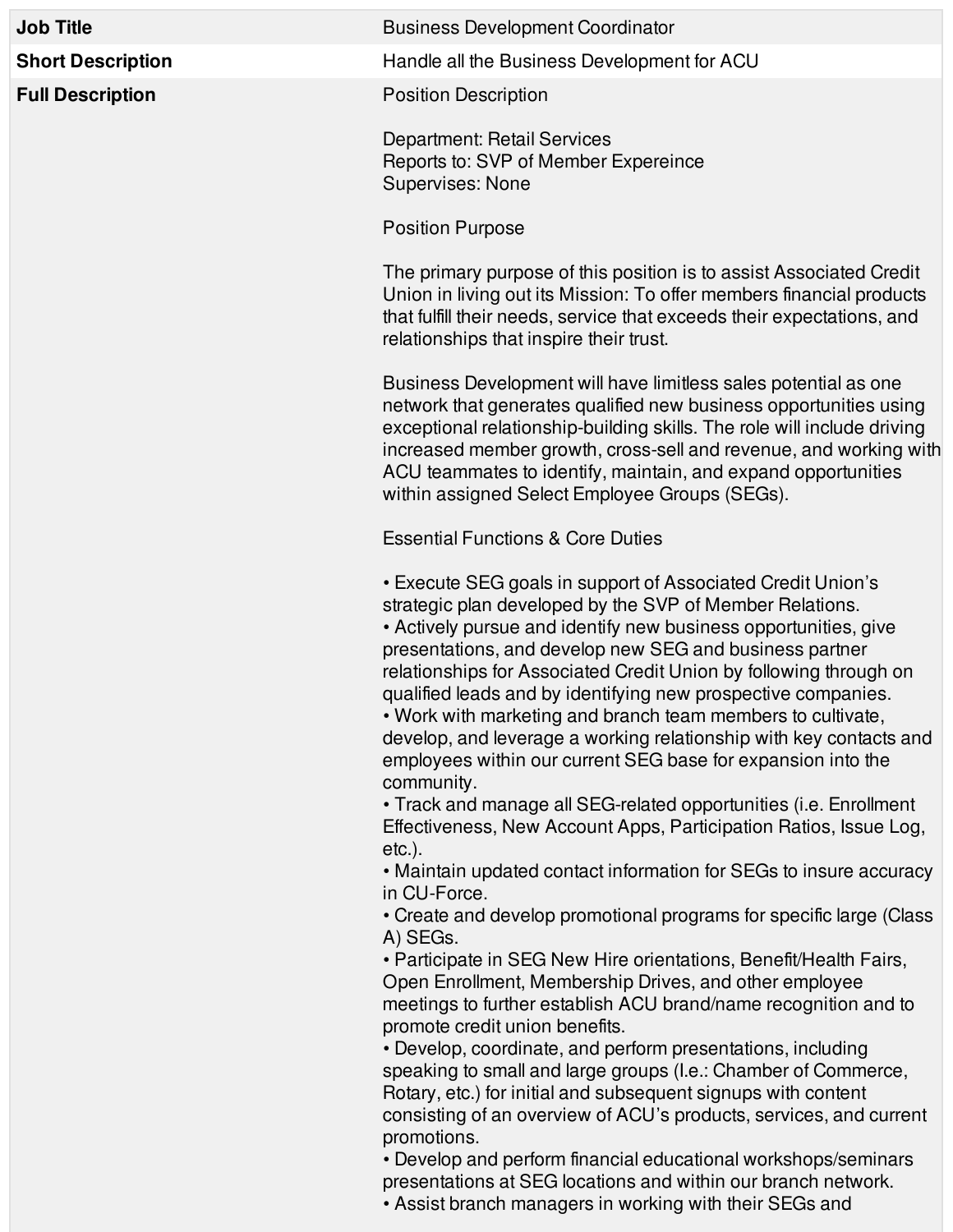coordinate staffing with department supervisors for all business development events (i.e. Membership Drives, New Hire Orientations, Benefit/ Health Fairs, etc.). Also, responsible for any cash-on-hand during these events.

- Manage credit union sponsored events at assigned branches.
- Other duties as assigned.

Other Duties & Responsibilities

• Maintains in-depth knowledge of credit union products and services (rates, pricing, policies, etc.), to provide subject matter expertise to SEG representatives and potential members.

• Maintains current knowledge of industry trends, opportunities, channels, products and services.

• Comply with BSA regulations when performing all job requirements, and stay abreast of updates/requirements of BSA/OFAC/CIP through completion of training courses assigned annually by the Training and Development Department as well as at quarterly employee meetings discussing compliance activities.

## **Qualifications**

## Experience:

• Minimum of three years' credit union or banking experience in sales and/or business development, community involvement, and managing multiple projects.

• Must be proficient with the Microsoft Office Suite (Word, Excel, PowerPoint, and Outlook).

• Bilingual speaking a plus.

## Education:

• Bachelor's Degree in Sales Management, Marketing, Business Administration, Communication, or related field is preferred.

• Outside sales experience is a plus, but not mandatory.

Core Competencies:

• Self Motivated: positive "can-do" attitude with an optimistic view of problem-solving and markets oneself for opportunities ~ makes things happen.

• Ethics/Integrity: maintain high standards of character.

• Communication/Interpersonal Skills: effective verbal and written communication with the ability to prepare and present seminars to small and large groups of individuals.

• Decision-making/judgment: ability to make prudent decisions that are timely, well researched, reflect an awareness of impact, and are consistent with ACU's strategic objectives and are in line with accomplishing goals.

• Outgoing: willingness to make contact with new business prospects in-person and via cold calls; sociable.

• Problem-solving: identify problems promptly, research and develop alternative solutions, and resolve issues in early stages.

• Time Management: effectively prioritizes tasks to use time efficiently and attend to a broad range of activities.